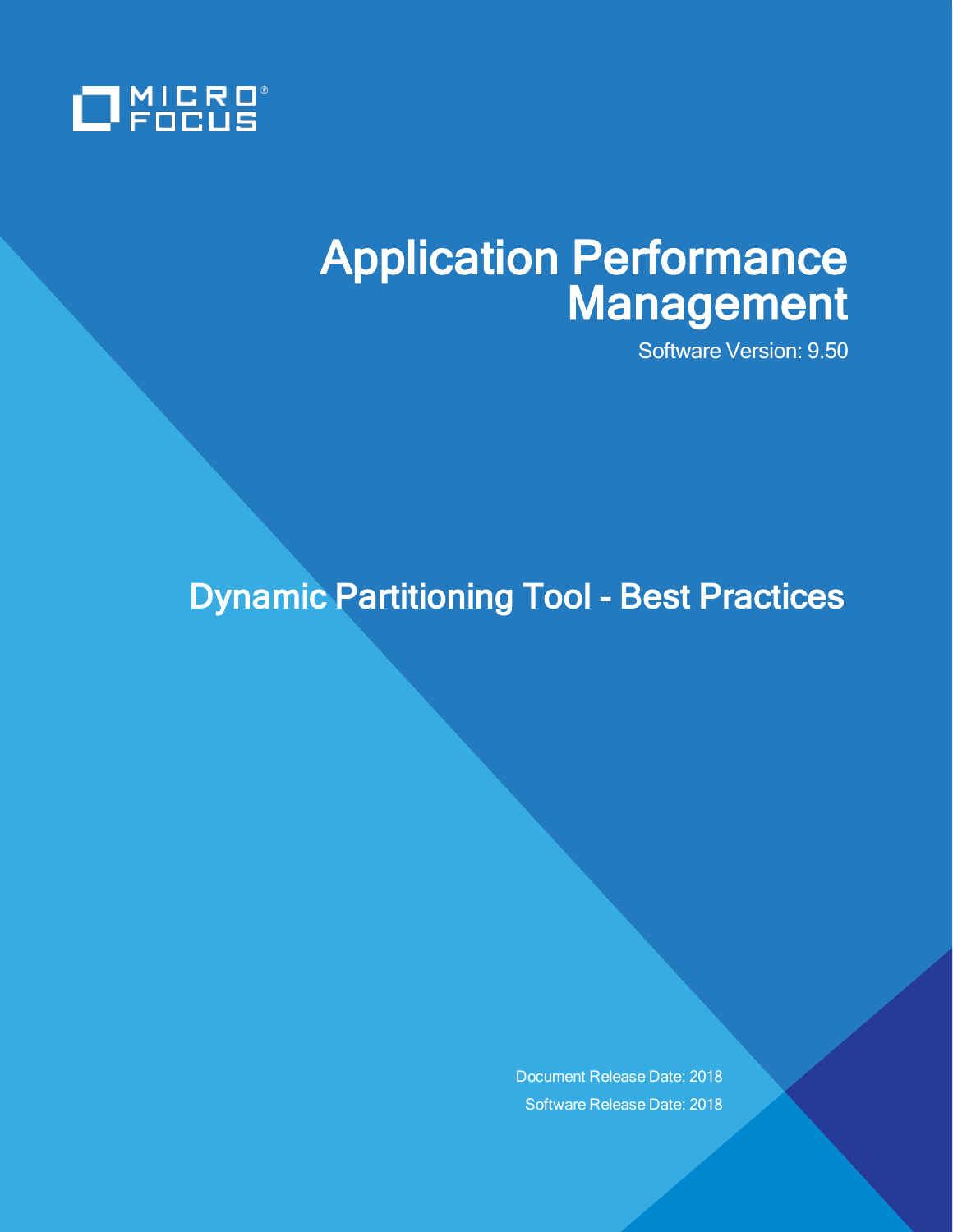#### Legal notices

#### **Warranty**

The only warranties for products and services of Micro Focus and its affiliates and licensors ("Micro Focus") are set forth in the express warranty statements accompanying such products and services. Nothing herein should be construed as constituting an additional warranty. Micro Focus shall not be liable for technical or editorial errors or omissions contained herein. The information contained herein is subject to change without notice.

#### Restricted rights legend

Confidential computer software. Except as specifically indicated otherwise, a valid license from Micro Focus is required for possession, use or copying. Consistent with FAR 12.211 and 12.212, Commercial Computer Software, Computer Software Documentation, and Technical Data for Commercial Items are licensed to the U.S. Government under vendor's standard commercial license.

### Copyright notice

© Copyright 2005 - 2018 Micro Focus or one of its affiliates

### Trademark notices

Adobe® and Acrobat® are trademarks of Adobe Systems Incorporated.

AMD, the AMD Arrow symbol and ATI are trademarks of Advanced Micro Devices, Inc.

Citrix® and XenDesktop® are registered trademarks of Citrix Systems, Inc. and/or one more of its subsidiaries, and may be registered in the United States Patent and Trademark Office and in other countries.

Google™ and Google Maps™ are trademarks of Google Inc.

Intel®, Itanium®, Pentium®, and Intel® Xeon® are trademarks of Intel Corporation in the U.S. and other countries.

iPad® and iPhone® are trademarks of Apple Inc.

Java is a registered trademark of Oracle and/or its affiliates.

Linux® is the registered trademark of Linus Torvalds in the U.S. and other countries.

Microsoft®, Windows®, Lync®, Windows NT®, Windows® XP, Windows Vista® and Windows Server® are either registered trademarks or trademarks of Microsoft Corporation in the United States and/or other countries.

NVIDIA® is a trademark and/or registered trademark of NVIDIA Corporation in the U.S. and other countries.

Oracle is a registered trademark of Oracle Corporation and/or its affiliates.

Red Hat® is a registered trademark of Red Hat, Inc. in the United States and other countries.

SAP® is the trademark or registered trademark of SAP SE in Germany and in several other countries.

UNIX® is a registered trademark of The Open Group.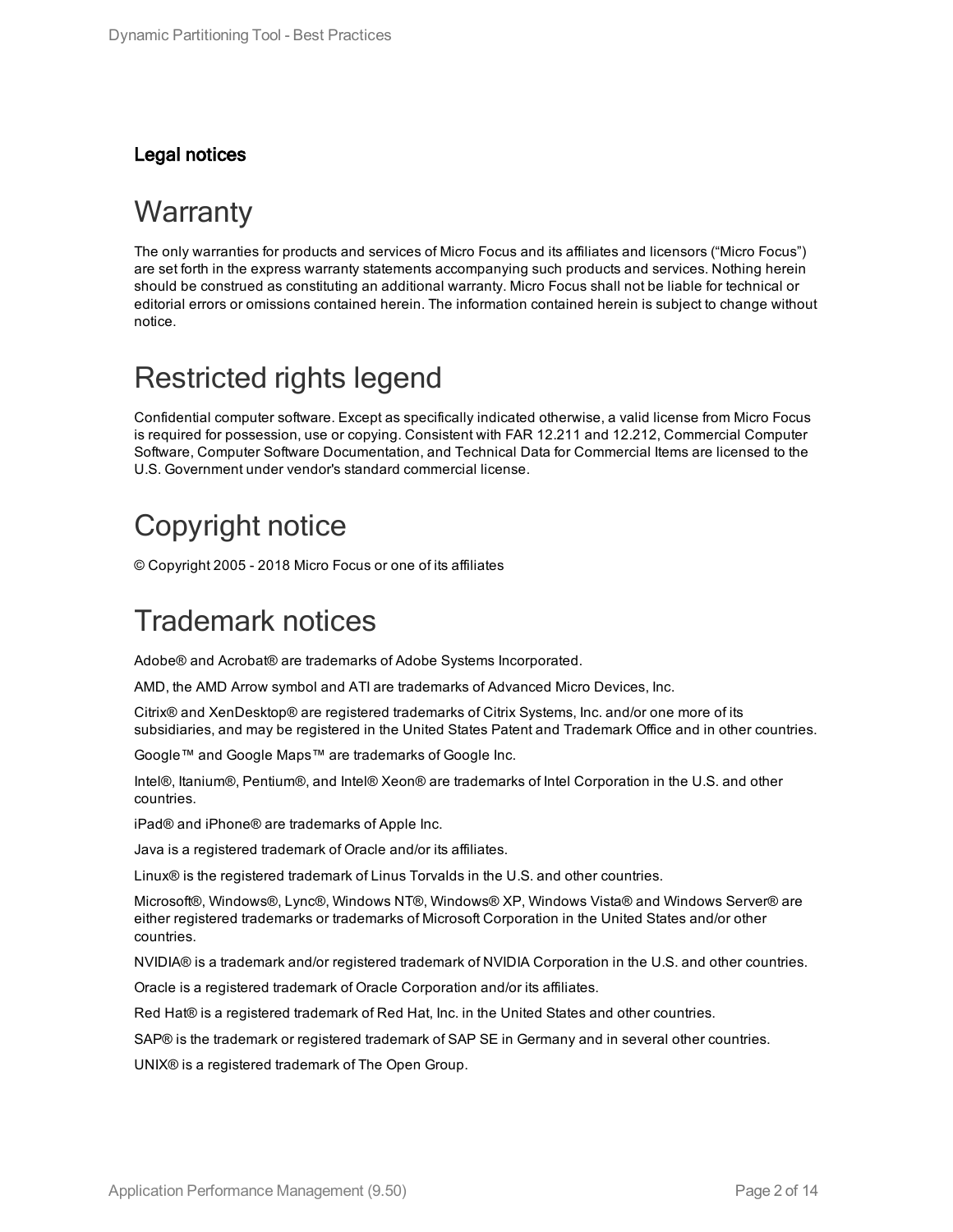#### Documentation updates

The title page of this document contains the following identifying information:

- Software Version number, which indicates the software version.
- Document Release Date, which changes each time the document is updated.
- Software Release Date, which indicates the release date of this version of the software.

To verify you are using the most recent edition of a document, go to <https://softwaresupport.softwaregrp.com/group/softwaresupport/search-result?doctype=manuals?keyword=>.

To check for recent software patches, go to [https://softwaresupport.softwaregrp.com/group/softwaresupport/search](https://softwaresupport.softwaregrp.com/group/softwaresupport/search-result?doctype=patches?keyword=)[result?doctype=patches?keyword=](https://softwaresupport.softwaregrp.com/group/softwaresupport/search-result?doctype=patches?keyword=).

This site requires that you register for a Passport and sign in. To register for a Passport ID, go to <https://cf.passport.softwaregrp.com/hppcf/login.do>.

Or click the **Register** link at the top of the Software Support page.

You will also receive updated or new editions if you subscribe to the appropriate product support service. Contact your sales representative for details.

The title page of this document contains the following identifying information:

- Software Version number, which indicates the software version.
- Document Release Date, which changes each time the document is updated.
- Software Release Date, which indicates the release date of this version of the software.

To verify you are using the most recent edition of a document, go to [https://softwaresupport.softwaregrp.com/group/softwaresupport/search-result?doctype=online](https://softwaresupport.softwaregrp.com/group/softwaresupport/search-result?doctype=online help) help.

This site requires that you register for a Passport and sign in. To register for a Passport ID, go to <https://cf.passport.softwaregrp.com/hppcf/login.do>.

You will also receive updated or new editions if you subscribe to the appropriate product support service. Contact your sales representative for details.

For information and details about the products, services, and support that offers, contact your Client Director.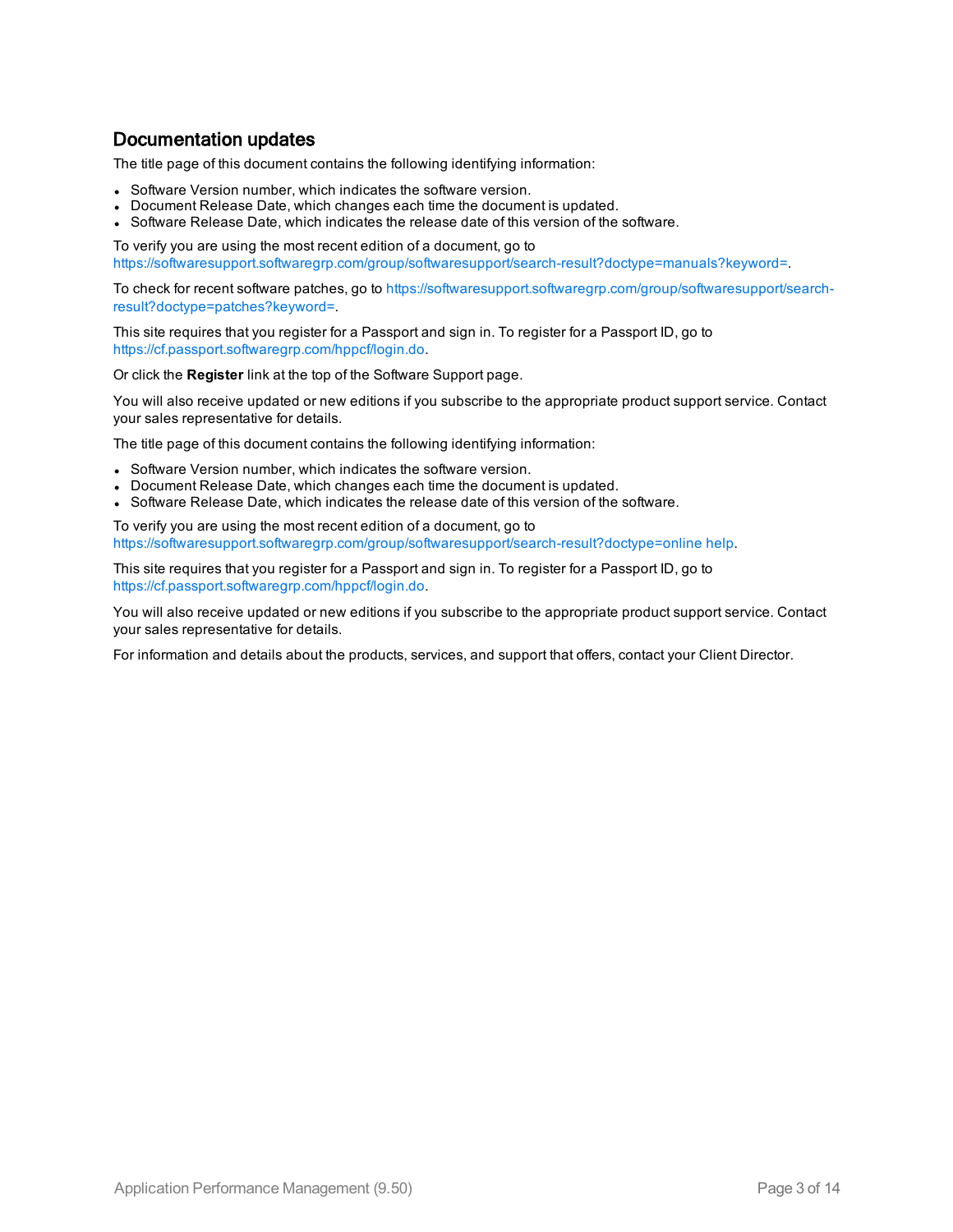#### Support

Visit the Software Support Online web site at <https://softwaresupport.softwaregrp.com/>.

This web site provides contact information and details about the products, services, and support that offers.

online support provides customer self-solve capabilities. It provides a fast and efficient way to access interactive technical support tools needed to manage your business. As a valued support customer, you can benefit by using the support web site to:

- Search for knowledge documents of interest
- Submit and track support cases and enhancement requests
- Manage software licenses
- Download new versions of software or software patches
- Access product documentation
- Manage support contracts
- Look up support contacts
- Review information about available services
- Enter into discussions with other software customers
- Research and register for software training

Most of the support areas require you to register as a Passport user and sign in. Many also require a support contract.

To register for a Passport ID, go to <https://cf.passport.softwaregrp.com/hppcf/login.do>.

Visit the Software Support Online web site at <https://softwaresupport.softwaregrp.com/>.

This web site provides contact information and details about the products, services, and support that offers.

online support provides customer self-solve capabilities. It provides a fast and efficient way to access interactive technical support tools needed to manage your business. As a valued support customer, you can benefit by using the support web site to:

- Search for knowledge documents of interest
- Submit and track support cases and enhancement requests
- Manage software licenses
- Download software
- Access product documentation
- Manage support contracts
- Look up support contacts
- Review information about available services
- Enter into discussions with other software customers
- Research and register for software training

Most of the support areas require you to register as a Passport user and sign in. Many also require a support contract.

To register for a Passport ID, go to <https://softwaresupport.softwaregrp.com/>.

To check for recent updates or to verify that you are using the most recent edition of a document, contact your Client Director.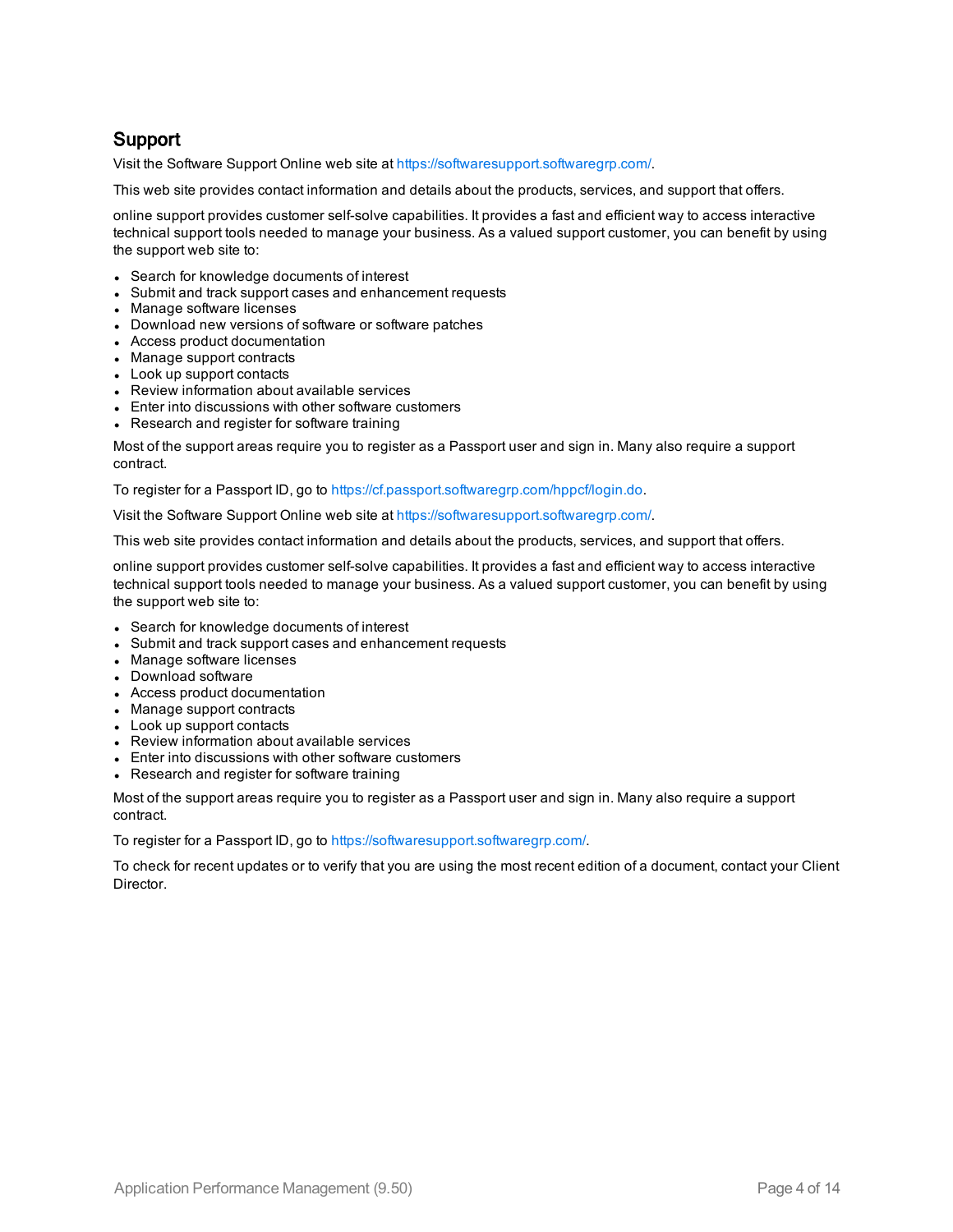## **Contents**

|  | 14 |  |
|--|----|--|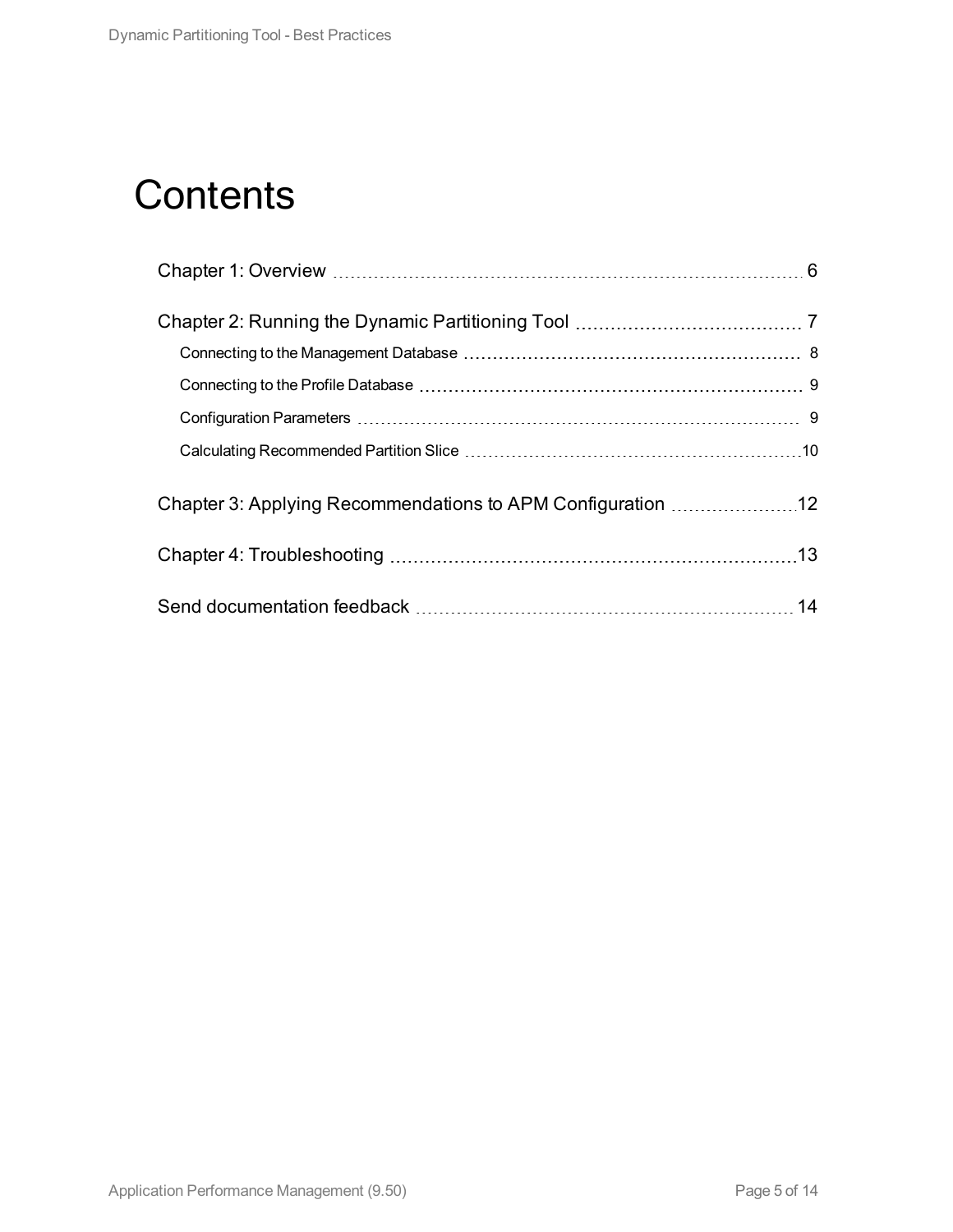## <span id="page-5-0"></span>Chapter 1: Overview

As an APM administrator, use the APM Partition Manager's Dynamic Partitioning Tool to maintain an optimal partitioning policy in the profile databases.

You run the Dynamic Partitioning Tool against your APM profile database to create partitioning configuration recommendations.

Before using the Dynamic Partitioning Tool, read the following carefully:

- **Database statistics** The Dynamic Partitioning Tool depends on updated database statistics in the profile database. If necessary, update the database statistics in the profile database before using the tool. If the database statistics are not updated, the tool may create incorrect recommendations.
- <sup>l</sup> **Ongoing tool execution** It is recommended to run the Dynamic Partitioning Tool once a month to validate that the current partitioning configuration is relevant for the current profile database condition.
- **Lack of data** Do not use this tool immediately after installing a profile database since a lack of data in the profile database may result in inaccurate recommendations.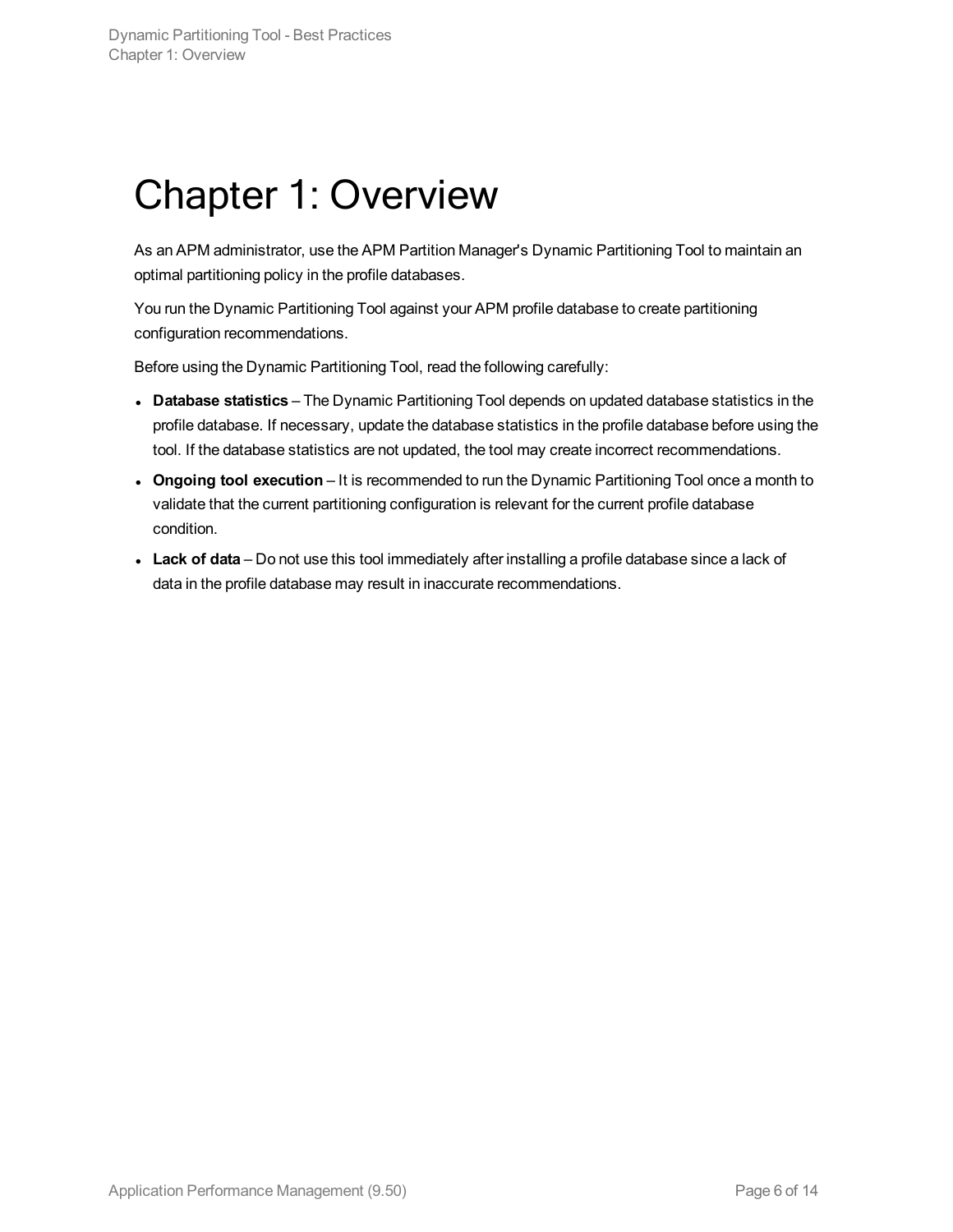## <span id="page-6-0"></span>Chapter 2: Running the Dynamic Partitioning Tool

The Dynamic Partitioning Tool is located in the **<HPE APM>\tools\dynamic\_partitioning** folder.

To run the Dynamic Partitioning Tool, you need to create a connection to the:

- [Management](#page-7-0) database (see Connecting to the Management Database, on the next page)
- Profile database (see [Connecting](#page-8-0) to the Profile Database, on page 9)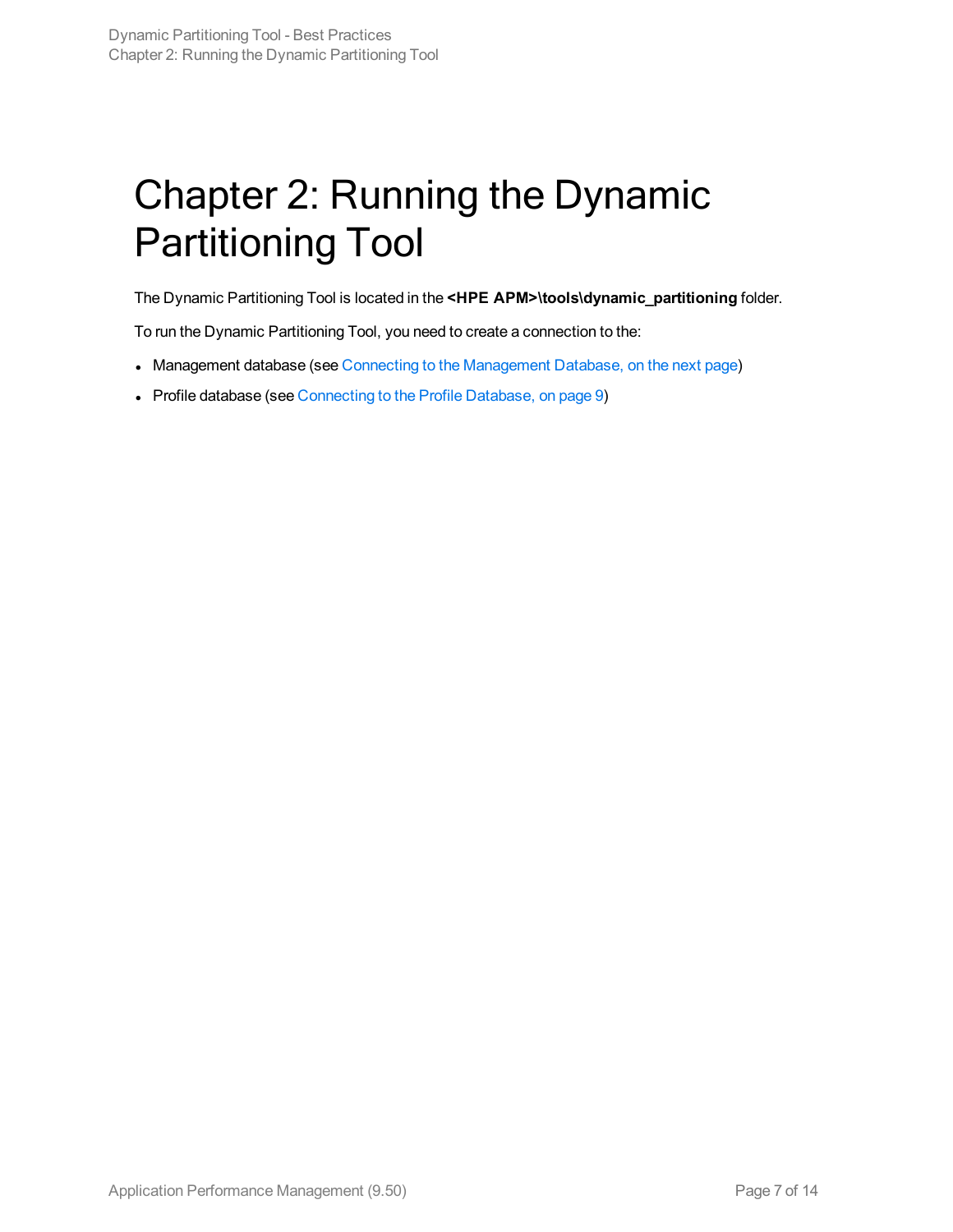## <span id="page-7-0"></span>Connecting to the Management Database

- 1. Open the Dynamic Partitioning Tool:
	- In Windows, go to the Dynamic Partitioning Tool root folder and click **dynamic\_partitioning.bat**
	- In Linux, go to the Dynamic Partitioning Tool root folder and click **dynamic\_partitioning.sh**
- 2. In the Management Connection properties area, provide the following information:

| <b>Parameter</b> | <b>Description</b>                                                                                                                                          |
|------------------|-------------------------------------------------------------------------------------------------------------------------------------------------------------|
| Database type    | For an oracle database, select Oracle.                                                                                                                      |
|                  | For an SQL Server database, select SQL Server.                                                                                                              |
| Host name        | The host name of the database.                                                                                                                              |
| SID              | For an Oracle database, the Service Name Identifier of the<br>database.                                                                                     |
| Database Name    | For an SQL Server database, database identifier.                                                                                                            |
| Port             | The port number of the database.                                                                                                                            |
| Connect using    | For an SQL Server only.                                                                                                                                     |
|                  | Select Windows authentication or SQL Server authentication.                                                                                                 |
| User name        | The user name of the database.<br><b>NOTE:</b><br>For an SQL Server, if you connect using Windows<br>authentication you do not need to provide a user name. |
|                  |                                                                                                                                                             |
| Password         | The password of the database<br><b>NOTE:</b><br>For an SQL Server, if you connect using Windows<br>authentication you do not need to provide a password.    |

3. Click **Connect** to establish a connection to the management database.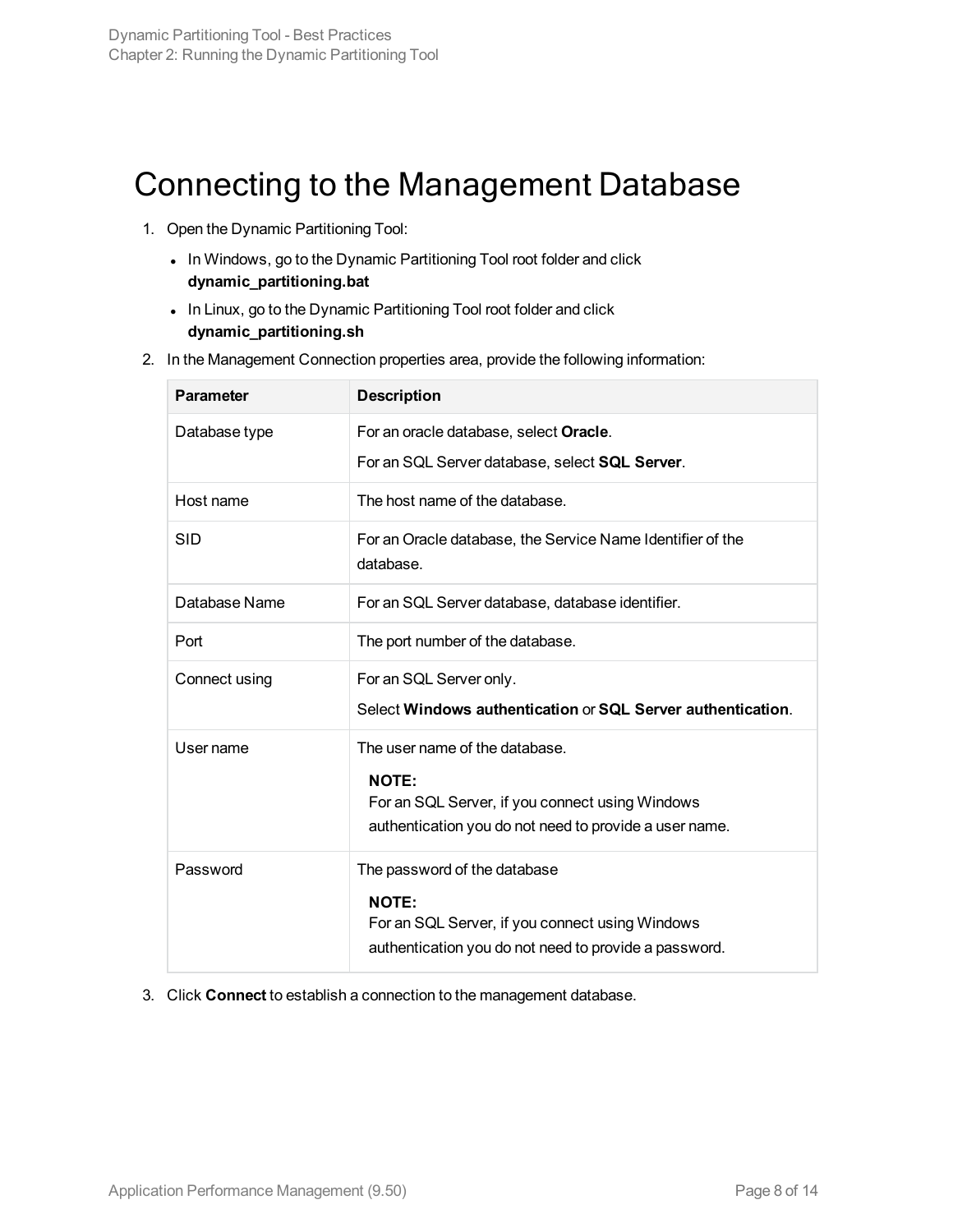## <span id="page-8-0"></span>Connecting to the Profile Database

After connecting to the Management database, choose the profile database to analyze.

1. From the **Profile** drop-down list, select the profile database to analyze.

| <b>Management connection properties</b> |                                    | <b>Profile connection properties</b> |         |  |
|-----------------------------------------|------------------------------------|--------------------------------------|---------|--|
| Database type:                          | Oracle<br>$\overline{\mathcal{N}}$ | Profile:                             | ▼       |  |
| Host name:                              | 10.216.50.60                       | Password:                            |         |  |
| SID:                                    | <b>HPPARTDB</b>                    |                                      |         |  |
| Port:                                   | 1521                               |                                      | Connect |  |
|                                         |                                    |                                      |         |  |
| User name:                              | surge_mgmt                         |                                      |         |  |
| Password:                               |                                    |                                      |         |  |

- 2. In the **Password** field, enter the profile database password.
- <span id="page-8-1"></span>3. Click **Connect** to establish a connection to the Profile database.

## Configuration Parameters

The configuration parameters are in the **configuration.properties** file which is located in the **config** directory. These parameters are read when the Dynamic Partitioning Tool starts. If you modify these parameters, you must restart the Dynamic Partitioning Tool.

| <b>Parameter</b> | <b>Description</b>                                                                            |
|------------------|-----------------------------------------------------------------------------------------------|
| query.timeout    | The number of seconds the driver waits for a query to execute.                                |
|                  | Zero means there is no limit.                                                                 |
|                  | Default value: 120                                                                            |
| login.timeout    | The maximum time in seconds that a driver waits while attempting to connect to a<br>database. |
|                  | Zero means there is no limit.                                                                 |

The following table summarizes the parameters which can be configured: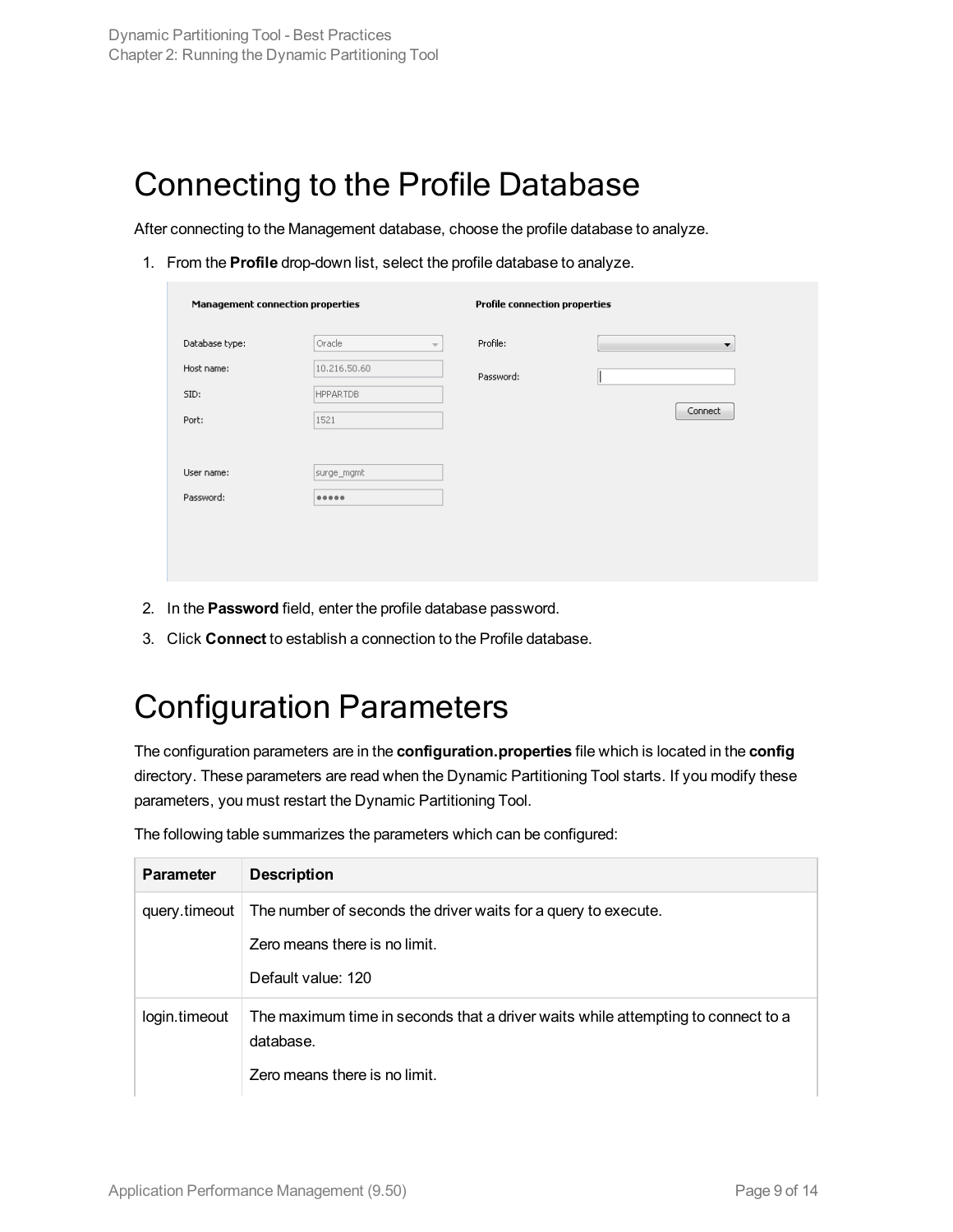| <b>Parameter</b> | <b>Description</b>                                                                                                                                       |
|------------------|----------------------------------------------------------------------------------------------------------------------------------------------------------|
|                  | Default value: 20                                                                                                                                        |
| partition.rows   | The optimal partition size.<br>Default value: 1000000                                                                                                    |
| epm.max          | The EPM (Events per Minute) high value threshold.<br>Default value: 8800                                                                                 |
| logger.Level     | Defines the minimum set of levels recognized by the system.<br>Possible values are: OFF, FATAL, ERROR, WARN, INFO, DEBUG, and ALL<br>Default value: INFO |

### <span id="page-9-0"></span>Calculating Recommended Partition Slice

After connecting to the Profile database, the following screen appears displaying the Partition Manager related tables:

| Category/Name of table in Database<br>Actual partition slice<br>SOA<br>M_WP01F1_F<br>4 HOUR(s)<br>$3$ DAY(s)<br>M_WP01F2_F<br>$2$ DAY(s)<br>M_WP01F3_F<br>16 HOUR(s)<br>M_WE01F1_F<br>$3$ DAY(s)<br>M_WE01F2_F<br>$2$ DAY(s)<br>$M_WE01F3_F$<br>UDX<br>$1$ DAY(s)<br>$M_GNO1F1_F$<br>$3$ DAY(s)<br>M_GN01F2_F<br>$7$ DAY(s)<br>$M_GNO1F3_F$<br>$1$ DAY(s)<br>$M_GW01F1_F$<br>$3$ DAY(s)<br>M_GW01F2_F<br>$7$ DAY(s)<br>$M_GW01F3_F$<br>$7$ DAY(s)<br>$M_E$ VO1F1_F<br>2 MONTH(s)<br>M_LA01F1_F<br>12 MONTH(s)<br>M_LN01F1_F<br>$4$ DAY(s)<br>$M_LRO1F1_F$<br>6 MONTH(s)<br>M_AE01F1_F<br>3 WEEK(s)<br>M_EP01F1_F<br>8 MONTH(s)<br>M_EP01F3_F<br>$2$ DAY(s)<br>$M_TK01F1_F$<br>2 WEEK(s)<br>M_PR01F1_F<br>5 WEEK(s)<br>M_PR01F2_F |                                                |
|----------------------------------------------------------------------------------------------------------------------------------------------------------------------------------------------------------------------------------------------------------------------------------------------------------------------------------------------------------------------------------------------------------------------------------------------------------------------------------------------------------------------------------------------------------------------------------------------------------------------------------------------------------------------------------------------------------------------------------|------------------------------------------------|
|                                                                                                                                                                                                                                                                                                                                                                                                                                                                                                                                                                                                                                                                                                                                  | Recommended partition slice<br>Recommended EPM |
|                                                                                                                                                                                                                                                                                                                                                                                                                                                                                                                                                                                                                                                                                                                                  |                                                |
|                                                                                                                                                                                                                                                                                                                                                                                                                                                                                                                                                                                                                                                                                                                                  |                                                |
|                                                                                                                                                                                                                                                                                                                                                                                                                                                                                                                                                                                                                                                                                                                                  |                                                |
|                                                                                                                                                                                                                                                                                                                                                                                                                                                                                                                                                                                                                                                                                                                                  |                                                |
|                                                                                                                                                                                                                                                                                                                                                                                                                                                                                                                                                                                                                                                                                                                                  |                                                |
|                                                                                                                                                                                                                                                                                                                                                                                                                                                                                                                                                                                                                                                                                                                                  |                                                |
|                                                                                                                                                                                                                                                                                                                                                                                                                                                                                                                                                                                                                                                                                                                                  |                                                |
|                                                                                                                                                                                                                                                                                                                                                                                                                                                                                                                                                                                                                                                                                                                                  |                                                |
|                                                                                                                                                                                                                                                                                                                                                                                                                                                                                                                                                                                                                                                                                                                                  |                                                |
|                                                                                                                                                                                                                                                                                                                                                                                                                                                                                                                                                                                                                                                                                                                                  |                                                |
|                                                                                                                                                                                                                                                                                                                                                                                                                                                                                                                                                                                                                                                                                                                                  |                                                |
|                                                                                                                                                                                                                                                                                                                                                                                                                                                                                                                                                                                                                                                                                                                                  |                                                |
|                                                                                                                                                                                                                                                                                                                                                                                                                                                                                                                                                                                                                                                                                                                                  |                                                |
|                                                                                                                                                                                                                                                                                                                                                                                                                                                                                                                                                                                                                                                                                                                                  |                                                |
|                                                                                                                                                                                                                                                                                                                                                                                                                                                                                                                                                                                                                                                                                                                                  |                                                |
|                                                                                                                                                                                                                                                                                                                                                                                                                                                                                                                                                                                                                                                                                                                                  |                                                |
|                                                                                                                                                                                                                                                                                                                                                                                                                                                                                                                                                                                                                                                                                                                                  |                                                |
|                                                                                                                                                                                                                                                                                                                                                                                                                                                                                                                                                                                                                                                                                                                                  |                                                |
|                                                                                                                                                                                                                                                                                                                                                                                                                                                                                                                                                                                                                                                                                                                                  |                                                |
|                                                                                                                                                                                                                                                                                                                                                                                                                                                                                                                                                                                                                                                                                                                                  |                                                |
|                                                                                                                                                                                                                                                                                                                                                                                                                                                                                                                                                                                                                                                                                                                                  |                                                |
|                                                                                                                                                                                                                                                                                                                                                                                                                                                                                                                                                                                                                                                                                                                                  |                                                |
|                                                                                                                                                                                                                                                                                                                                                                                                                                                                                                                                                                                                                                                                                                                                  |                                                |
|                                                                                                                                                                                                                                                                                                                                                                                                                                                                                                                                                                                                                                                                                                                                  |                                                |
| $M$ PB01F1<br>2 WEEK(s)                                                                                                                                                                                                                                                                                                                                                                                                                                                                                                                                                                                                                                                                                                          |                                                |
|                                                                                                                                                                                                                                                                                                                                                                                                                                                                                                                                                                                                                                                                                                                                  | Calculate slice<br>Export data                 |

This screen displays the following information: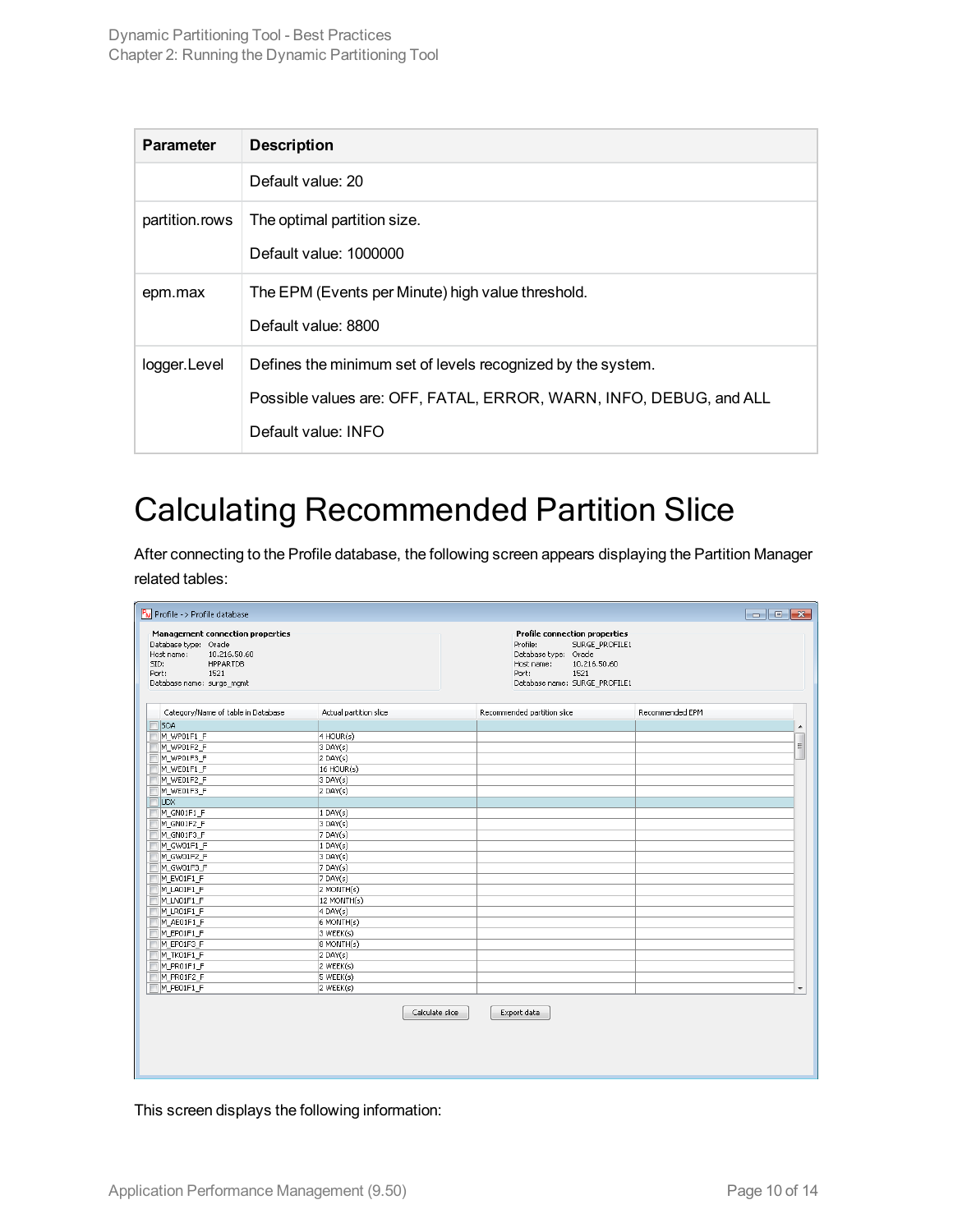- <sup>l</sup> **Category/Name of table in database** Displays the table category and the name of the tables in that category. Table categories are highlighted with blue background.
- **Actual partition slice** Displays the current partitioning policy for each table.
- **Recommended partition slice** Displays the recommended partitioning policy for each table. This column is completed during the calculation process.
- **Recommended EPM** Displays the EPM. The EPM determines the size of each partition. This column is completed during the calculation process.

To calculate the recommended partition slice:

- 1. Select the tables to analyze. You can select an entire category or a single table.
- 2. Click **Calculate slice**. A progress bar shows the calculation progress.

If no statistics are found, the table cannot be analyzed. A *no statistics* message appears in the **Recommended partition slice** and **Recommended EPM** columns.

3. To export the calculation results and actual partition size to a PDF file, click **Export data**. The generated PDF report is saved in the **Reports** directory, which is located under the installation root directory.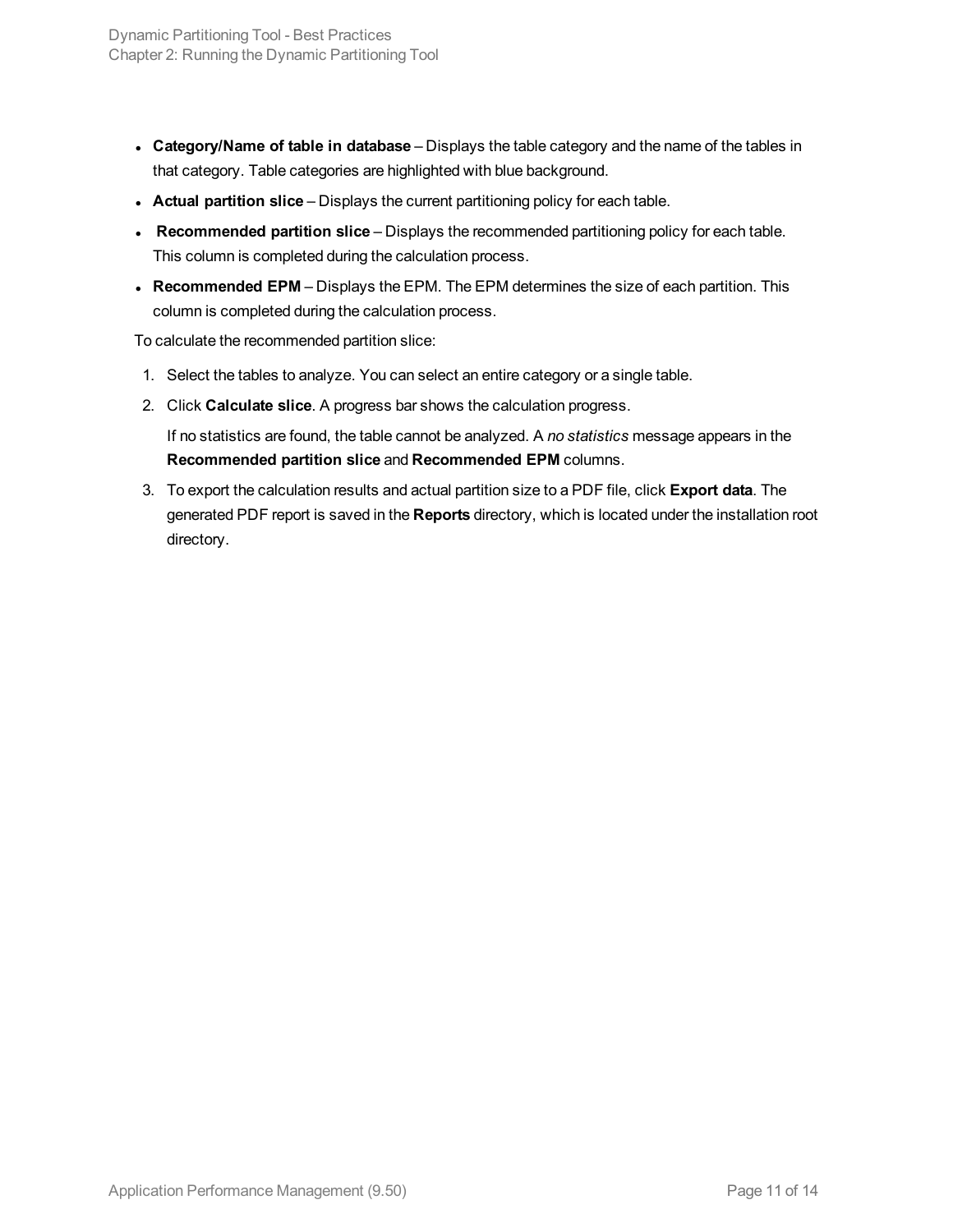# <span id="page-11-0"></span>Chapter 3: Applying Recommendations to APM **Configuration**

To apply the partition recommendation to the APM configuration:

1. Click **APM > Admin > Platform > Setup and Maintenance > Data Partitioning and Purging**.

| MvBSM Applications v Admin v Help v Site Map          |                                                                |                                                                                                                                                                        |                                 |                   |           |
|-------------------------------------------------------|----------------------------------------------------------------|------------------------------------------------------------------------------------------------------------------------------------------------------------------------|---------------------------------|-------------------|-----------|
| Setup and Maintenance > Data Partitioning and Purging |                                                                |                                                                                                                                                                        |                                 |                   |           |
|                                                       |                                                                |                                                                                                                                                                        |                                 |                   |           |
|                                                       | <b>Report Scheduling</b><br>Locations<br>Setup and Maintenance | <b>Content Packs</b><br><b>Recipients</b><br><b>Users and Permissions</b><br><b>Downtime Management</b><br><b>Event Management</b>                                     |                                 |                   | 000       |
|                                                       | <b>Purging Manager</b>                                         |                                                                                                                                                                        | Template and Multiple Databases | Database Specific |           |
|                                                       |                                                                |                                                                                                                                                                        |                                 |                   |           |
|                                                       | Select a profile database: myd_vn00142_Prids V                 |                                                                                                                                                                        |                                 |                   |           |
|                                                       | Month(s) V Change to EPM: 24<br>Keep Data for: 1<br>Apply      |                                                                                                                                                                        |                                 |                   |           |
|                                                       |                                                                |                                                                                                                                                                        |                                 |                   |           |
| 1.11                                                  | <b><i>Programmer Sea</i></b>                                   | an a processo memoria eggingerano dempiosi                                                                                                                             | <b>CONTRACTOR</b>               | $\sim$            |           |
| o                                                     | M_BR01F2_F                                                     | BPI process monitors aggregative samples Hourly Aggregation                                                                                                            | <b>Infinite</b>                 | $\overline{22}$   | $\lambda$ |
| o                                                     | M. BROIF3 F                                                    | BPI process monitors aggregative samples Daily Aggregation                                                                                                             | Infinite                        | ٠                 |           |
| m.                                                    | - M_BVOTFT_F                                                   | BPI value monitor (metric) appregative samples                                                                                                                         | Infinite                        | 1900              |           |
| n.                                                    | M_BV01F2_F                                                     | BPI value monitor (metric) aggregative samples Hourly Aggregation                                                                                                      | Infinite                        | 165               |           |
| m.                                                    | M_BV01F3_F                                                     | BPI value monitor (metric) aggregative samples Daily Aggregation                                                                                                       | Infinite                        | 7                 |           |
|                                                       | Business Logic Engine                                          |                                                                                                                                                                        |                                 |                   |           |
|                                                       | $\Box \vdash$ M_BF01F1_F                                       | Offine BLE States                                                                                                                                                      | Infinite                        | ø.                |           |
| Ξ                                                     | M KE01F1 F                                                     | <b>BLE Results Trend Reports Events</b>                                                                                                                                | Infinite                        | 1457              |           |
| n                                                     | M_KT01F1_F                                                     | Raw BLE Results Trend Reports TimeSeries                                                                                                                               | Infinite                        | 1457              |           |
| m.                                                    | M_KT01F2_F                                                     | Aggregated (houriv) BLE Results Trend Reports TimeSeries                                                                                                               | Infinite                        | 105               |           |
|                                                       | M_KT01F3_F                                                     | Aggregated (daily) BLE Results Trend Reports TimeSeries                                                                                                                | <b>Infinite</b>                 | 105               |           |
|                                                       | <b>Business Process Monitor</b>                                |                                                                                                                                                                        |                                 |                   |           |
| n.                                                    | DPM_TRANS                                                      | Raw transaction response time and availability data                                                                                                                    | Infinite                        | 265               |           |
| n                                                     | <b>BPM COMPONENTS</b>                                          | Components in the page component breakdown                                                                                                                             | Infinite                        | 385               |           |
| v                                                     | BPM_TRANS_ERRS                                                 | Extended transaction error information (transaction errors, transaction breakdown errors, transaction page component breakdown errors)                                 | Infinite                        | 365               |           |
| n                                                     | BPM TRANS ERR SNAP                                             | <b>Error Snapshots</b>                                                                                                                                                 | Infinite                        | 265               |           |
| n.                                                    | BPM TRANS DAY                                                  | Aggregated (daily) transaction response time and availability data                                                                                                     | <b>Infinite</b>                 |                   |           |
| o                                                     | BPM_TRANS_2DAY                                                 | Aggregated transaction response time and availability data (daily) by application, location                                                                            | <b>Infinite</b>                 |                   |           |
|                                                       | BPM TRANS 3DAY                                                 | Aggregated transaction response time and availability data (daily) by transaction, script                                                                              | <b>Infinite</b>                 |                   |           |
| п                                                     | GPM_TRANS_ERRS_2DAY                                            | Daily extended transaction error information (transaction errors, transaction breakdown errors, transaction page component breakdown errors) by application, location  | Infinite                        |                   |           |
| п                                                     | BPM TRANS ERRS SOAY                                            | Daily extended transaction error information (transaction errors, transaction breakdown errors, transaction page component breakdown errors) by transaction, script    | <b>Infinite</b>                 |                   |           |
| $\Box$                                                | BPM TRANS ERRS DAY                                             | Daily extended transaction error information (transaction errors, transaction breakdown errors, transaction page component breakdown errors)                           | Infinite                        |                   |           |
| n                                                     | BPM TRANS HR                                                   | Aggregated (hourly) transaction response time and availability data                                                                                                    | Infinite                        | 24                |           |
| п                                                     | BPM_TRANS_2HR                                                  | Aggregated (hourly) transaction response time and availability data by application, location                                                                           | Infinite                        | 24                |           |
| п                                                     | BPM TRANS 3HR                                                  | Aggregated (hourly) transaction response time and availability data by transaction, script                                                                             | <b>Infinite</b>                 | 24                |           |
| m                                                     | BPM_TRANS_ERRS_2HR                                             | Hourly extended transaction error information (transaction errors, transaction breakdown errors, transaction page component breakdown errors) by application, location | Infinite                        | 24                |           |
| п                                                     | DPM_TRANS_ERRS_3HR                                             | Hourly extended transaction error information (transaction errors, transaction breakdown errors, transaction page component breakdown errors) by transaction, script   | Infinite                        | 24                |           |
| п                                                     | BPM TRANS ERRS HR                                              | Hously extended transaction error information (transaction errors, transaction breakdown errors, transaction page component breakdown errors)                          | Infinite                        | 24                |           |
| DG                                                    |                                                                |                                                                                                                                                                        |                                 |                   |           |
| m L.                                                  | <b>MIDOOSES E</b>                                              | Disconsition Duringen Transaction Carnela                                                                                                                              | Infinity                        | 2012              |           |

- 2. Click the **Database Specific** tab.
- 3. From the **Select a profile database** drop-down list, select the required profile database.
- 4. In the list of tables, select the modified tables.
- 5. In the **Change to EPM** field, enter the recommended EPM value.

#### **NOTE:**

Make sure the **Keep Data for** field matches the existing purging policy for the modified samples. Modifying this value might result in historical data loss.

6. Click **Apply**. The new configuration becomes active when the current active partition becomes inactive (when new partitions are allocated).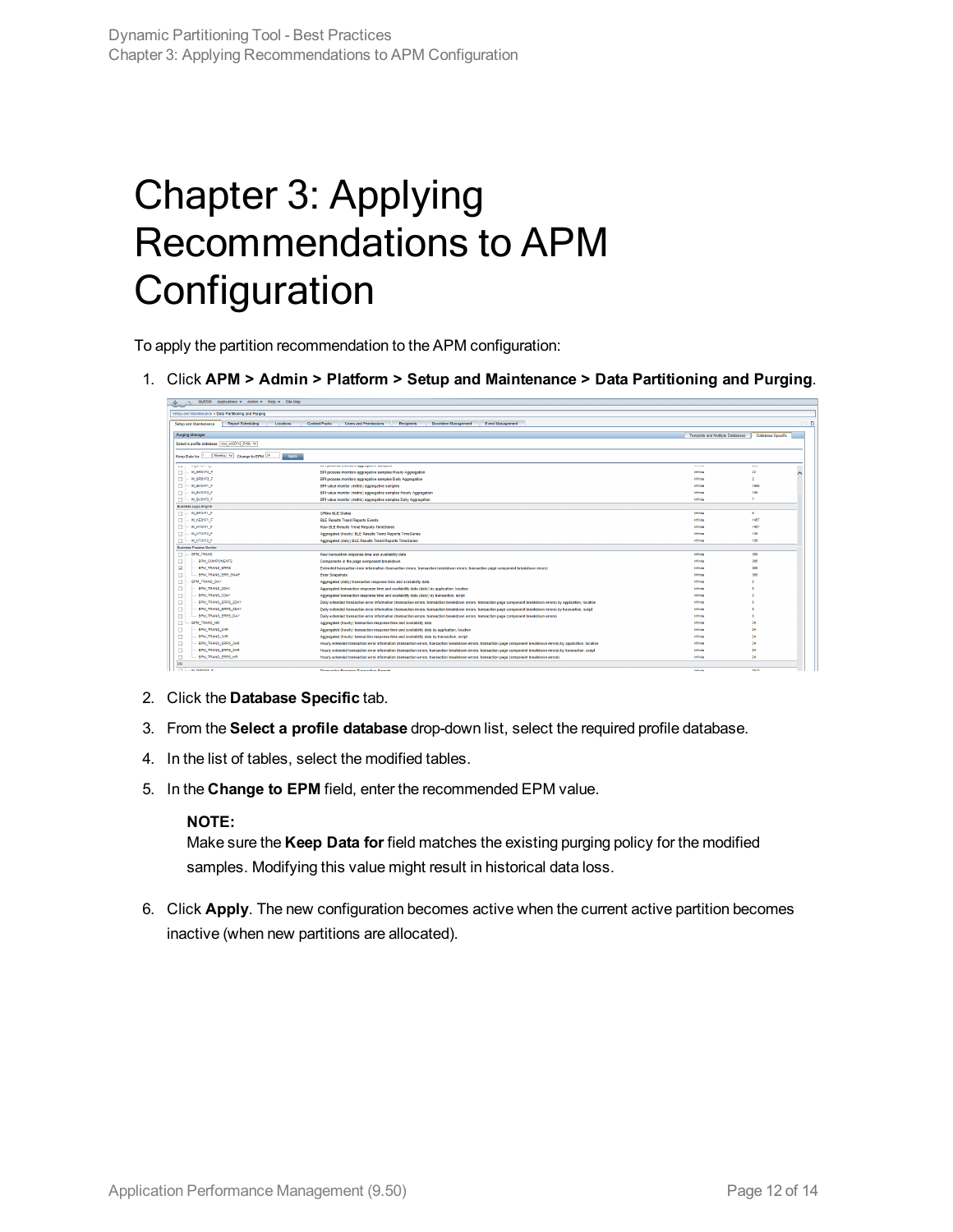## <span id="page-12-0"></span>Chapter 4: Troubleshooting

If an error occurs when running the Dynamic Partitioning Tool, a detailed message is written to the log file. The log files are located in the **logs** directory under the installation root folder.

In addition, a detailed message is displayed.

Click the **Details** button in the error message to open an exception information dialog box.